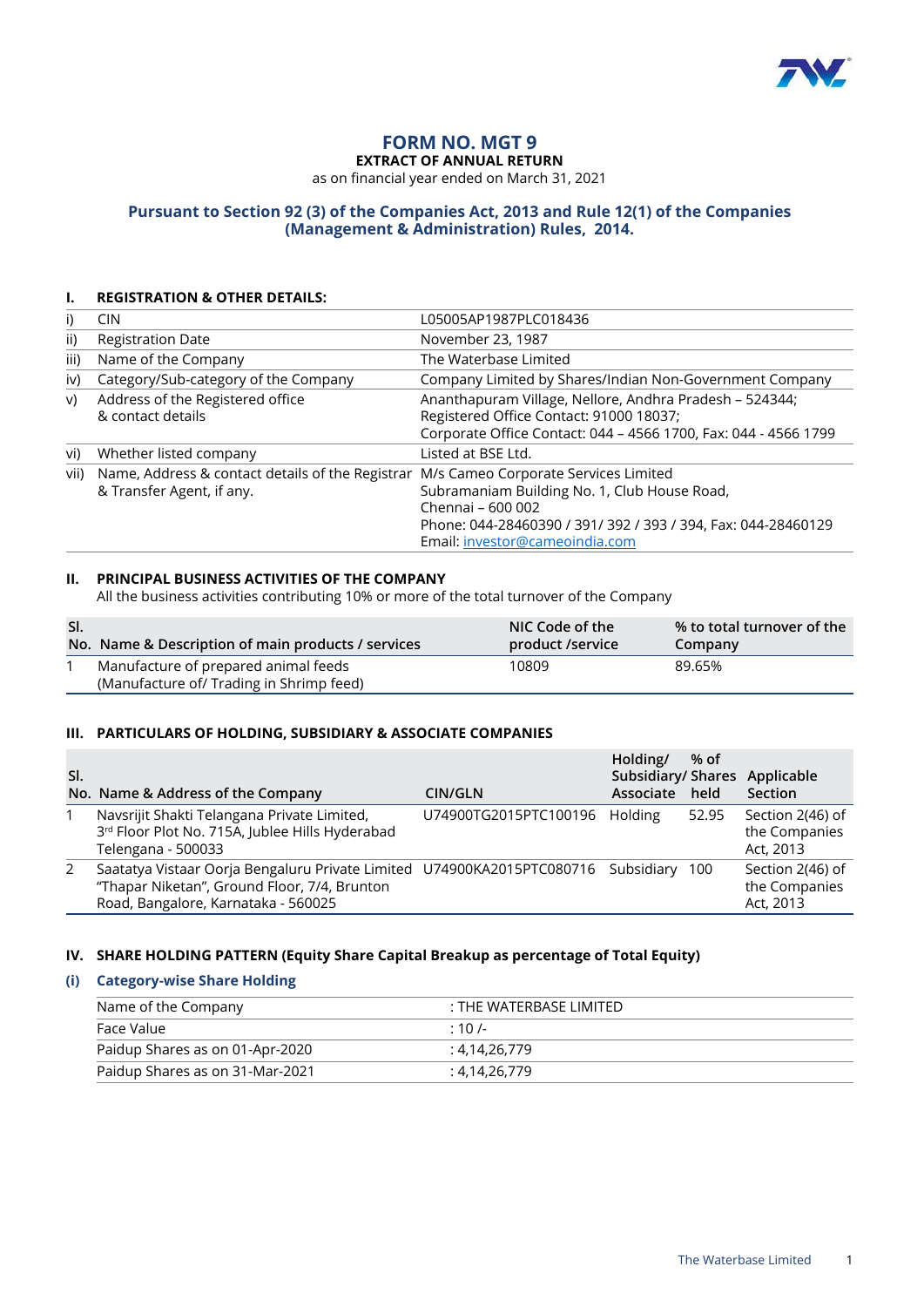

#### **IV. SHAREHOLDING PATTERN (EQUITY SHARE CAPITAL BREAK UP AS A PERCENTAGE OF TOTAL EQUITY)**

### **(i) Category- Wise Shareholding**

|     |                                                                                             |             | No. of shares held | at the beginning of the year |                        |                     |                | No. of shares held<br>at the end of the year |                               | %                  |
|-----|---------------------------------------------------------------------------------------------|-------------|--------------------|------------------------------|------------------------|---------------------|----------------|----------------------------------------------|-------------------------------|--------------------|
|     |                                                                                             |             |                    |                              | % of                   |                     |                |                                              | % of                          | Change             |
| SI. | Category of<br>No. Shareholder                                                              | Demat       | Physical           | <b>Total</b>                 | Total<br><b>Shares</b> |                     | Demat Physical | <b>Total</b>                                 | <b>Total</b><br><b>Shares</b> | during<br>the year |
| А.  | <b>SHAREHOLDING OF</b>                                                                      |             |                    |                              |                        |                     |                |                                              |                               |                    |
|     | <b>PROMOTER AND PROMOTER</b><br><b>GROUP</b>                                                |             |                    |                              |                        |                     |                |                                              |                               |                    |
| 1.  | <b>INDIAN</b>                                                                               |             |                    |                              |                        |                     |                |                                              |                               |                    |
| a.  | Individuals/Hindu Undivided<br>Family                                                       | 4,00,800    | 0                  | 4,00,800                     | 0.9674                 | 4,00,800            | $\mathbf 0$    | 4,00,800                                     | 0.9674                        | 0.0000             |
| b.  | Central Government/<br>State Government(s)                                                  | 0           | 0                  | $\mathbf 0$                  | 0.0000                 | $\mathbf 0$         | $\mathbf 0$    | $\mathbf 0$                                  | 0.0000                        | 0.0000             |
| c.  | <b>Bodies Corporate</b>                                                                     | 2,74,05,294 |                    | 0 2,74,05,294                | 66.1535                | 2,81,23,533         |                | 0 2,81,23,533                                | 67.8873                       | 1.7337             |
| d.  | Financial Institutions/<br><b>Banks</b>                                                     | 0           | 0                  | $\mathbf{0}$                 | 0.0000                 | 0                   | $\mathbf{0}$   | 0                                            | 0.0000                        | 0.0000             |
| e.  | Any Other                                                                                   |             |                    |                              |                        |                     |                |                                              |                               |                    |
|     | SUB - TOTAL (A)(1)                                                                          | 2,78,06,094 |                    | 0 2,78,06,094                |                        | 67.1210 2,85,24,333 |                | 0 2,85,24,333                                | 68.8548                       | 1.7337             |
| 2.  | <b>FOREIGN</b>                                                                              |             |                    |                              |                        |                     |                |                                              |                               |                    |
| a.  | Individuals (Non-<br>Resident Individuals/<br>Foreign Individuals)                          | 0           | 0                  | 0                            | 0.0000                 | 0                   | 0              | 0                                            | 0.0000                        | 0.0000             |
| b.  | <b>Bodies Corporate</b>                                                                     | 0           | 0                  | 0                            | 0.0000                 | $\mathbf 0$         | $\Omega$       | 0                                            | 0.0000                        | 0.0000             |
| c.  | Institutions                                                                                | 0           | $\mathbf 0$        | 0                            | 0.0000                 | 0                   | $\mathbf 0$    | 0                                            | 0.0000                        | 0.0000             |
| d.  | Qualified Foreign Investor                                                                  | 0           | $\mathbf 0$        | 0                            | 0.0000                 | 0                   | $\mathbf 0$    | 0                                            | 0.0000                        | 0.0000             |
| e.  | Any Other                                                                                   |             |                    |                              |                        |                     |                |                                              |                               |                    |
|     | SUB - TOTAL (A)(2)                                                                          | 0           | 0                  | 0                            | 0.0000                 | 0                   | 0              | 0                                            | 0.0000                        | 0.0000             |
|     | <b>TOTAL SHARE HOLDING OF</b><br><b>PROMOTER AND PROMOTER</b><br>$GROUP(A) = (A)(1)+(A)(2)$ | 2,78,06,094 |                    | 0 2,78,06,094                |                        | 67.1210 2,85,24,333 |                | 0, 2, 85, 24, 333                            | 68.8548                       | 1.7337             |
| В.  | <b>PUBLIC SHAREHOLDING</b>                                                                  |             |                    |                              |                        |                     |                |                                              |                               |                    |
| 1.  | <b>INSTITUTIONS</b>                                                                         |             |                    |                              |                        |                     |                |                                              |                               |                    |
| Ι.  | <b>FPI</b><br>(Individual) Category II-                                                     | 0           | 0                  | $\mathbf 0$                  | 0.0000                 | $\mathbf 0$         | $\mathbf 0$    | $\mathbf 0$                                  | 0.0000                        | 0.0000             |
| a.  | Mutual Funds/UTI                                                                            | 0           | 7,000              | 7,000                        | 0.0168                 | 0                   | 6,000          | 6,000                                        | 0.0144                        | $-0.0024$          |
| b.  | Financial Institutions/<br><b>Banks</b>                                                     | 17,735      | 434                | 18,169                       | 0.0438                 | 300                 | 434            | 734                                          | 0.0017                        | $-0.0420$          |
| c.  | Central Government/<br>State Government(s)                                                  | 0           | 0                  | 0                            | 0.0000                 | 0                   | 0              | 0                                            | 0.0000                        | 0.0000             |
| е.  | Insurance Companies                                                                         | 0           | $\pmb{0}$          | 0                            | 0.0000                 | 0                   | 0              | 0                                            | 0.0000                        | 0.0000             |
| f.  | Foreign Institutional<br>Investors                                                          | 0           | 1,600              | 1,600                        | 0.0038                 | 0                   | 1,600          | 1,600                                        | 0.0038                        | 0.0000             |
| g.  | Foreign Venture<br>Capital Investors                                                        | 0           | 0                  | 0                            | 0.0000                 | 0                   | 0              | 0                                            | 0.0000                        | 0.0000             |
| h.  | Qualified Foreign Investor                                                                  | 0           | 0                  | 0                            | 0.0000                 | 0                   | 0              | 0                                            | 0.0000                        | 0.0000             |
| i.  | Any Other                                                                                   |             |                    |                              |                        |                     |                |                                              |                               |                    |
|     | SUB - TOTAL (B)(1)                                                                          | 17,735      | 9,034              | 26,769                       | 0.0646                 | 300                 | 8,034          | 8,334                                        | 0.0201                        | $-0.0445$          |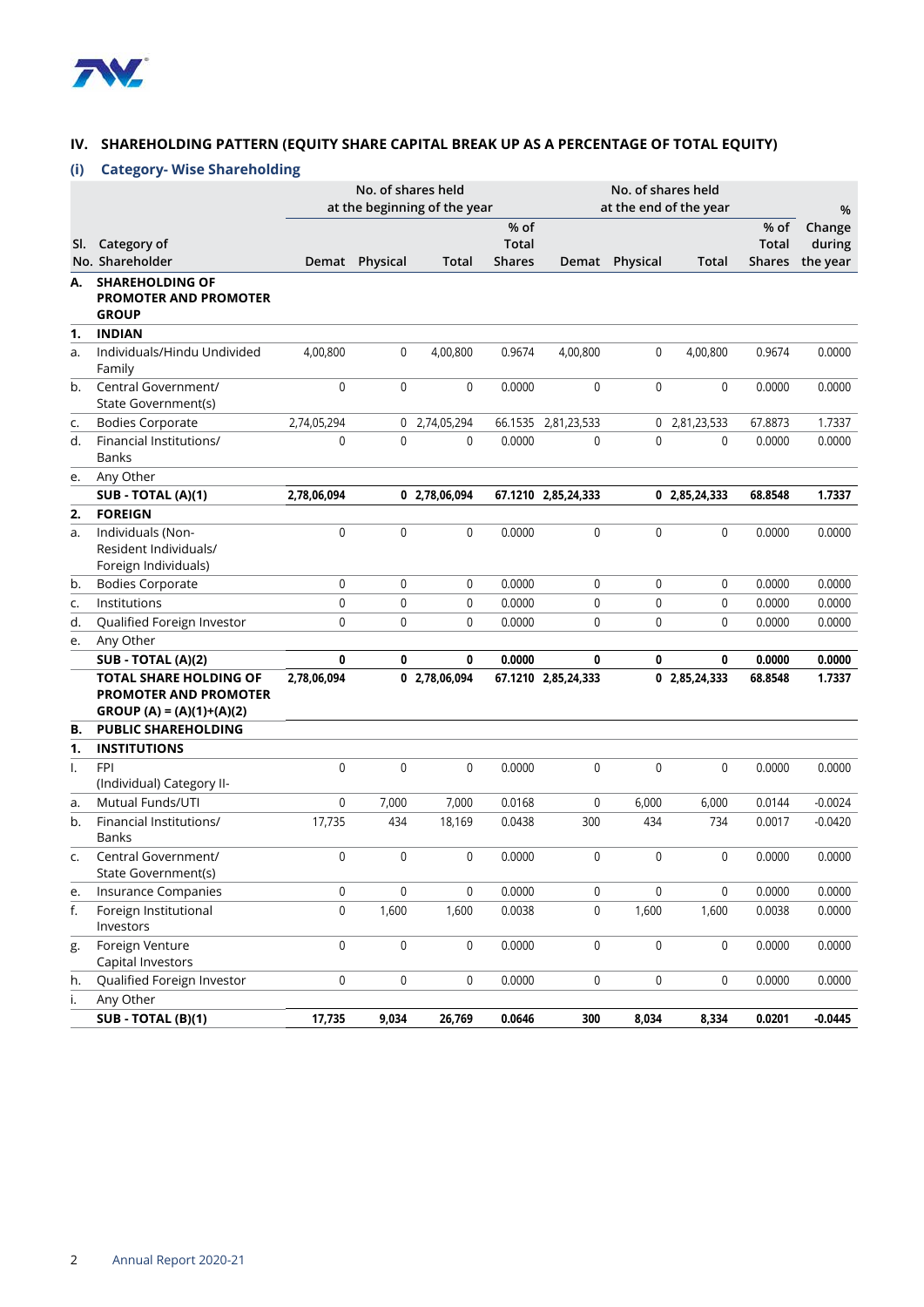

|     |                                                                                               |             | No. of shares held |                              |               | No. of shares held   |                |                        |               |           |
|-----|-----------------------------------------------------------------------------------------------|-------------|--------------------|------------------------------|---------------|----------------------|----------------|------------------------|---------------|-----------|
|     |                                                                                               |             |                    | at the beginning of the year |               |                      |                | at the end of the year |               | %         |
|     |                                                                                               |             |                    |                              | % of          |                      |                |                        | % of          | Change    |
| SI. | Category of                                                                                   |             |                    |                              | <b>Total</b>  |                      |                |                        | <b>Total</b>  | during    |
|     | No. Shareholder                                                                               | Demat       | Physical           | <b>Total</b>                 | <b>Shares</b> |                      | Demat Physical | <b>Total</b>           | <b>Shares</b> | the year  |
| 2.  | <b>NON-INSTITUTIONS</b>                                                                       |             |                    |                              |               |                      |                |                        |               |           |
| a.  | <b>Bodies Corporate</b>                                                                       | 11,32,286   | 94,000             | 12,26,286                    | 2.9601        | 3,19,416             | 91,500         | 4,10,916               | 0.9919        | $-1.9682$ |
| b.  | Individuals -                                                                                 |             |                    |                              |               |                      |                |                        |               |           |
|     | Individual shareholders<br>$\mathbf{I}$<br>holding nominal share<br>capital upto Rs. 1 Lakh   | 80,96,471   | 14,69,405          | 95,65,876                    | 23.0910       | 88,79,863            |                | 14,46,455 1,03,26,318  | 24.9266       | 1.8356    |
|     | Individual shareholders<br>li.<br>holding nominal share<br>capital in excess of Rs. 1<br>Lakh | 14,71,895   | 40,000             | 15,11,895                    | 3.6495        | 12,95,456            | 40,000         | 13,35,456              | 3.2236        | $-0.4259$ |
| c.  | Qualified foreign investor                                                                    | $\Omega$    | $\Omega$           | $\mathbf{0}$                 | 0.0000        | $\mathbf{0}$         | $\mathbf{0}$   | $\Omega$               | 0.0000        | 0.0000    |
| d.  | Any Other                                                                                     |             |                    |                              |               |                      |                |                        |               |           |
|     | <b>Clearing Members</b>                                                                       | 1,14,441    | 0                  | 1,14,441                     | 0.2762        | 1,33,992             | 0              | 1,33,992               | 0.3234        | 0.0471    |
|     | <b>Hindu Undivided Families</b>                                                               | 4,64,419    | 2,300              | 4,66,719                     | 1.1266        | 2,99,965             | 100            | 3,00,065               | 0.7243        | $-0.4022$ |
|     | Non Resident Indians                                                                          | 4,33,560    | 8,100              | 4,41,660                     | 1.0661        | 3,75,954             | 8,100          | 3,84,054               | 0.9270        | $-0.1390$ |
|     | Overseas Corporate Bodies                                                                     | 2,64,228    | 2,800              | 2,67,028                     | 0.6445        | $\mathbf{0}$         | 2,800          | 2,800                  | 0.0067        | $-0.6378$ |
|     | Trusts                                                                                        | 11          | $\mathbf 0$        | 11                           | 0.0000        | 511                  | $\mathbf 0$    | 511                    | 0.0012        | 0.0012    |
|     |                                                                                               | 12,76,659   | 13,200             | 12,89,859                    | 3.1135        | 8,10,422             | 11,000         | 8,21,422               | 1.9828        | $-1.1307$ |
|     | $SUB - TOTAL (B)(2)$                                                                          | 1,19,77,311 | 16,16,605          | 1,35,93,916                  | 32.8143       | 1,13,05,157          |                | 15,88,955 1,28,94,112  | 31.1250       | $-1.6892$ |
|     | <b>TOTAL PUBLIC</b>                                                                           | 1,19,95,046 |                    | 16,25,639 1,36,20,685        |               | 32.8789 1,13,05,457  |                | 15,96,989 1,29,02,446  | 31.1451       | $-1.7337$ |
|     | <b>SHAREHOLDING</b>                                                                           |             |                    |                              |               |                      |                |                        |               |           |
|     | $(B) = (B)(1)+(B)(2)$                                                                         |             |                    |                              |               |                      |                |                        |               |           |
|     | TOTAL $(A)+(B)$                                                                               | 3,98,01,140 |                    | 16,25,639 4,14,26,779        |               | 100.0000 3,98,29,790 |                | 15,96,989 4,14,26,779  | 100.0000      | 0.0000    |
| C.  | <b>SHARES HELD BY</b>                                                                         |             |                    |                              |               |                      |                |                        |               |           |
|     | <b>CUSTODIANS AND AGAINST</b>                                                                 |             |                    |                              |               |                      |                |                        |               |           |
|     | <b>WHICH DEPOSITORY RECEIPTS</b>                                                              |             |                    |                              |               |                      |                |                        |               |           |
|     | <b>HAVE BEEN ISSUED</b>                                                                       |             |                    |                              |               |                      |                |                        |               |           |
|     | Promoter and Promoter Group                                                                   | 0           | 0                  | 0                            | 0.0000        | $\pmb{0}$            | $\mathbf 0$    | 0                      | 0.0000        | 0.0000    |
|     | Public                                                                                        | 0           | 0                  | 0                            | 0.0000        | 0                    | $\mathbf 0$    | 0                      | 0.0000        | 0.0000    |
|     | <b>TOTAL CUSTODIAN (C)</b>                                                                    | 0           | 0                  | 0                            | 0.0000        | 0                    | 0              | 0                      | 0.0000        | 0.0000    |
|     | GRAND TOTAL (A)+(B)+(C)                                                                       | 3,98,01,140 |                    | 16,25,639 4,14,26,779        |               | 100.0000 3,98,29,790 |                | 15,96,989 4,14,26,779  | 100.0000      | 0.0000    |

## **(ii) Shareholding of Promoters**

|     |                                                        |             | No. of shares held<br>at the beginning of the year |             |                  | No. of shares held<br>at the end of the year |             |              |
|-----|--------------------------------------------------------|-------------|----------------------------------------------------|-------------|------------------|----------------------------------------------|-------------|--------------|
|     |                                                        |             |                                                    | % of Shares |                  |                                              | % of Shares |              |
|     |                                                        |             |                                                    | pledged /   |                  |                                              | pledged /   | % change in  |
|     |                                                        |             | % of total                                         | encumbered  |                  | % of total                                   | encumbered  | shareholding |
| SI. |                                                        | Number of   | number of                                          | to total    | Number of        | number of                                    | to total    | during the   |
| No. | <b>Shareholders Name</b>                               | shares      | shares                                             | shares      | shares           | shares                                       | shares      | year         |
|     | Mr. Vikramaditya Mohan Thapar                          | 53,750      | 0.13%                                              | 0.00        | 53,750           | 0.13%                                        | 0.00%       | 0.00%        |
| 2   | Mrs. Jyoti Thapar                                      | 73,500      | 0.18%                                              | 0.00        | 73,500           | 0.18%                                        | 0.00%       | 0.00%        |
| 3   | Ms. Ayesha Thapar                                      | 51,875      | 0.13%                                              | 0.00        | 51,875           | 0.13%                                        | 0.00%       | 0.00%        |
| 4   | Ms. Nitasha Thapar                                     | 51,875      | 0.13%                                              | 0.00        | 51,875           | 0.13%                                        | 0.00%       | 0.00%        |
| 5   | Mr. Varun Aditya Thapar                                | 1,69,800    | 0.41%                                              | 0.00        | 1,69,800         | 0.41%                                        | 0.00%       | 0.00%        |
| 6   | Nav Srijit Shakti Telangana<br>Private Limited         | 2,19,34,545 | 52.95%                                             |             | 0.00 2,19,34,545 | 52.95%                                       | 0.00%       | 0.00%        |
| 7   | Karam Chand Thapar & Bros<br>(Coal Sales Ltd)          | 32,41,719   | 7.83%                                              | 0.00        | 32,41,719        | 7.83%                                        | 0.00%       | 0.00%        |
| 9   | KCT Financial & Management<br>Services Private Limited | 22,29,030   | 5.38%                                              | 0.00        | 29,47,269        | 7.11%                                        | 0.00%       | 1.73%        |
|     | Total                                                  | 2,78,06,094 | 67.12%                                             |             | 0.00 2,85,24,333 | 68.85%                                       | $0.00\%$    | 1.73%        |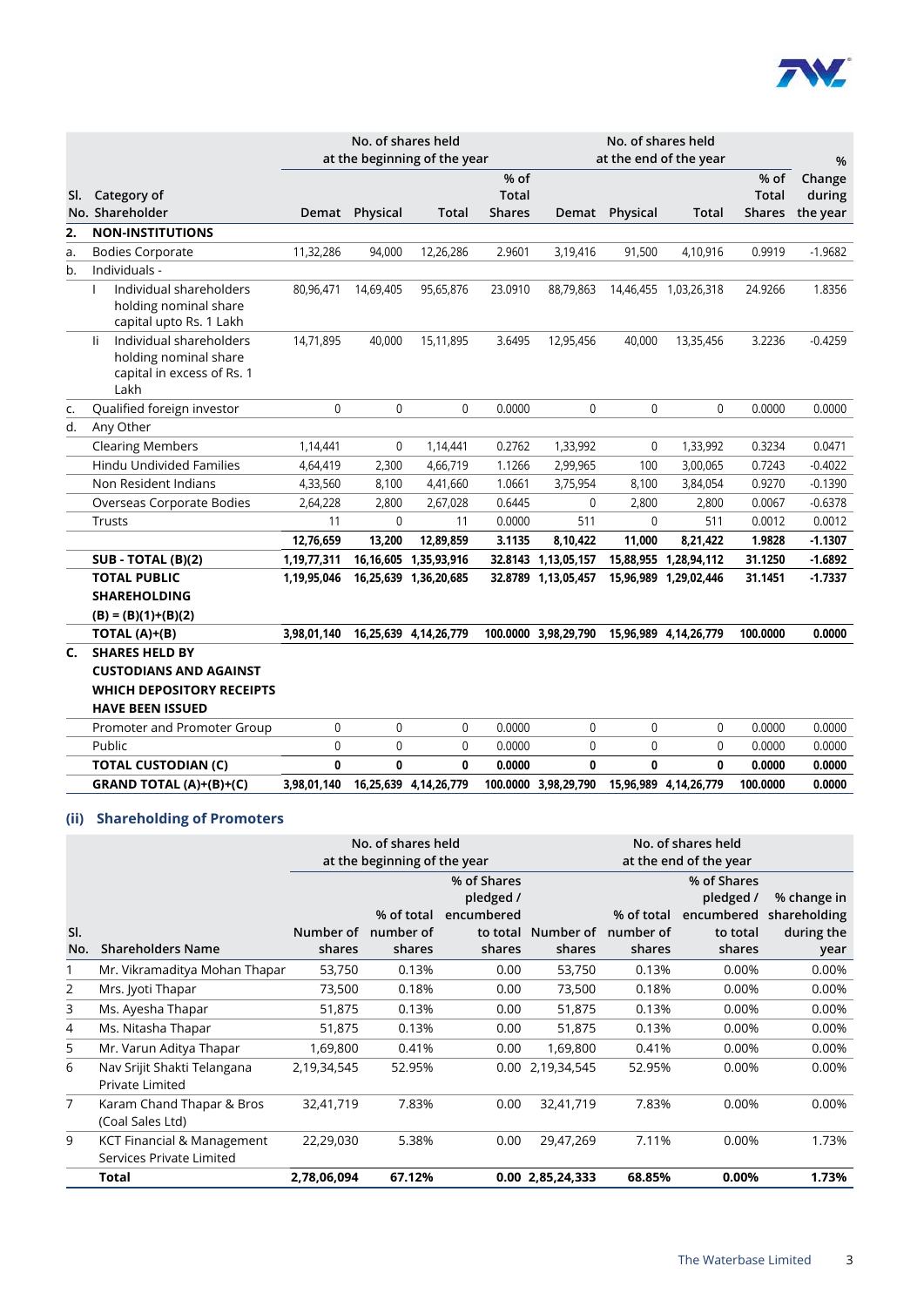

#### **(iii) Change in Shareholding of Promoters**

|                |                                                                                                                    | Shareholding at the<br>beginning of the year |                                        | <b>Cumulative Shareholding</b><br>during the year |                                        |
|----------------|--------------------------------------------------------------------------------------------------------------------|----------------------------------------------|----------------------------------------|---------------------------------------------------|----------------------------------------|
| SI.            | No. Shareholders Name                                                                                              | Number of<br><b>Shares</b>                   | % of total<br>shares of the<br>Company | Number of<br><b>Shares</b>                        | % of total<br>shares of the<br>Company |
| 1              | Mr. Vikramaditya Mohan Thapar                                                                                      |                                              |                                        |                                                   |                                        |
|                | At the beginning of the year                                                                                       | 53,750                                       | 0.13%                                  | 53,750                                            | 0.13%                                  |
|                | At the end of the year                                                                                             |                                              |                                        | 53,750                                            | 0.13%                                  |
| $\overline{2}$ | Mrs. Jyoti Thapar                                                                                                  |                                              |                                        |                                                   |                                        |
|                | At the beginning of the year                                                                                       | 73,500                                       | 0.18%                                  | 73,500                                            | 0.18%                                  |
|                | At the end of the year                                                                                             |                                              |                                        | 73,500                                            | 0.18%                                  |
| 3              | Ms. Ayesha Thapar                                                                                                  |                                              |                                        |                                                   |                                        |
|                | At the beginning of the year                                                                                       | 51,875                                       | 0.13%                                  | 51,875                                            | 0.13%                                  |
|                | At the end of the year                                                                                             |                                              |                                        | 51,875                                            | 0.13%                                  |
| 4              | Ms. Nitasha Thapar                                                                                                 |                                              |                                        |                                                   |                                        |
|                | At the beginning of the year                                                                                       | 51,875                                       | 0.13%                                  | 51,875                                            | 0.13%                                  |
|                | At the end of the year                                                                                             |                                              |                                        | 51,875                                            | 0.13%                                  |
| 5              | Mr. Varun Aditya Thapar                                                                                            |                                              |                                        |                                                   |                                        |
|                | At the beginning of the year                                                                                       | 1,69,800                                     | 0.41%                                  | 1,69,800                                          | 0.41%                                  |
|                | At the end of the year                                                                                             |                                              |                                        | 1,69,800                                          | 0.41%                                  |
| 6              | Nav Srijit Shakti Telangana Private Limited                                                                        |                                              |                                        |                                                   |                                        |
|                | At the beginning of the year                                                                                       | 2,19,34,545                                  | 52.95%                                 | 2,19,34,545                                       | 52.95%                                 |
|                | At the end of the year                                                                                             |                                              |                                        | 2,19,34,545                                       | 52.95%                                 |
| $\overline{7}$ | Karam Chand Thapar & Bros (Coal Sales Ltd)                                                                         |                                              |                                        |                                                   |                                        |
|                | At the beginning of the year                                                                                       | 32,41,719                                    | 7.83%                                  | 32,41,719                                         | 7.83%                                  |
|                | At the end of the year                                                                                             |                                              |                                        | 32,41,719                                         | 7.83%                                  |
| 8              | <b>KCT Financial &amp; Management Services Private Limited</b><br>(Formerly KCT Management Services Private Ltd.)# |                                              |                                        |                                                   |                                        |
|                | At the beginning of the year                                                                                       | 22,29,030                                    | 5.38%                                  | 22,29,030                                         | 5.38%                                  |
|                | Purchase June 19,2020                                                                                              | 1,55,620                                     | 0.38%                                  | 23,84,650                                         | 5.76%                                  |
|                | Purchase June 26,2020                                                                                              | 2,27,419                                     | 0.55%                                  | 26,12,069                                         | 6.31%                                  |
|                | Inter-Se Sale August 07,2020                                                                                       | (3,83,039)                                   | $-0.92%$                               | 22,29,030                                         | 5.38%                                  |
|                | Inter Se Purchases on August 07, 2020                                                                              | 3,83,039                                     | 0.92%                                  | 26,12,069                                         | 6.31%                                  |
|                | Purchase September 18,2020                                                                                         | 3,25,000                                     | 0.78%                                  | 29,37,069                                         | 7.09%                                  |
|                | Purchase October 01, 2020                                                                                          | 10,200                                       | 0.02%                                  | 29,47,269                                         | 7.11%                                  |
|                | At the end of the year                                                                                             |                                              |                                        | 29,47,269                                         | 7.11%                                  |

*# During the year the name of KCT Management Services Private Ltd was changed to KCT Financial & Management Services Private Limited. Also the Company is having 2 Demat Accounts under the same Name and PAN, hence details have been clubbed.*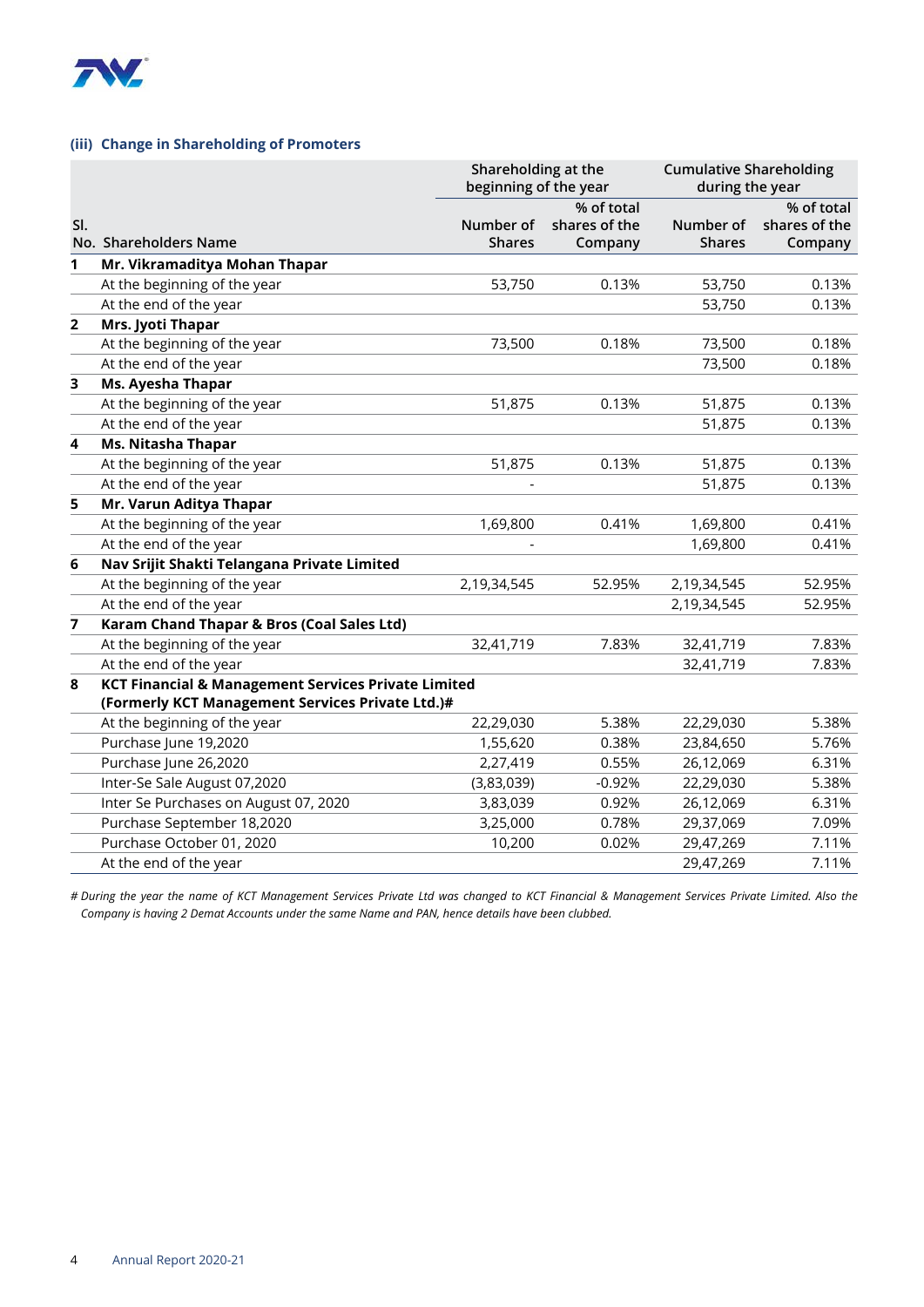

#### **(iv) Shareholding Pattern of top 10 Shareholders (other than Directors, Promoters and Holders of GDR and ADRs)**

|                |                                        | Shareholding at the<br>beginning of the year |                                        | <b>Cumulative Shareholding</b><br>during the year |                                        |
|----------------|----------------------------------------|----------------------------------------------|----------------------------------------|---------------------------------------------------|----------------------------------------|
| SI.            | No. Shareholders Name                  | Number of<br><b>Shares</b>                   | % of total<br>shares of the<br>Company | Number of<br><b>Shares</b>                        | % of total<br>shares of the<br>Company |
| 1              | LINCOLN P COELHO JOINT WITH KIRAN S    |                                              |                                        |                                                   |                                        |
|                | <b>COELHO</b>                          |                                              |                                        |                                                   |                                        |
|                | At the beginning of the year           | 3,01,000                                     | 0.73%                                  | 3,01,000                                          | 0.73%                                  |
|                | At the end of the year                 |                                              |                                        | 3,01,000                                          | 0.73%                                  |
| $\overline{2}$ | MANOJ KUMAR DAWAR & KUSUM DAWAR        |                                              |                                        |                                                   |                                        |
|                | At the beginning of the year           | 1,07,036                                     | 0.26%                                  | 1,07,036                                          | 0.26%                                  |
|                | At the end of the year                 |                                              |                                        | 1,07,036                                          | 0.26%                                  |
| 3              | <b>DHARAM PAL YADAV</b>                |                                              |                                        |                                                   |                                        |
|                | At the beginning of the year           | 87,000                                       | 0.21%                                  | 87,000                                            | 0.21%                                  |
|                | At the end of the year                 |                                              |                                        | 87,000                                            | 0.21%                                  |
| 4              | <b>MARYKUTTY JOSE</b>                  |                                              |                                        |                                                   |                                        |
|                | At the beginning of the year           | 59,500                                       | 0.14%                                  | 59,500                                            | 0.14%                                  |
|                | At the end of the year                 |                                              |                                        | 59,500                                            | 0.14%                                  |
| 5              | <b>SUNILKUMAR DIPLAL SHAH</b>          |                                              |                                        |                                                   |                                        |
|                | At the beginning of the year           | 54,950                                       | 0.13%                                  | 54,950                                            | 0.13%                                  |
|                | At the end of the year                 |                                              |                                        | 54,950                                            | 0.13%                                  |
| 6              | <b>SUSHIL KUMAR KOHLI</b>              |                                              |                                        |                                                   |                                        |
|                | At the beginning of the year           | 54,100                                       | 0.13%                                  | 54,100                                            | 0.13%                                  |
|                | At the end of the year                 |                                              |                                        | 54,100                                            | 0.13%                                  |
| 7              | <b>VANDANA GUPTA</b>                   |                                              |                                        |                                                   |                                        |
|                | At the beginning of the year           | 37,000                                       | 0.09%                                  | 37,000                                            | 0.09%                                  |
|                | At the end of the year                 |                                              |                                        | 37,000                                            | 0.09%                                  |
| 8              | LONG VIEW DISTRIBUTORS PRIVATE LIMITED |                                              |                                        |                                                   |                                        |
|                | At the beginning of the year           | 34,000                                       | 0.08%                                  | 34,000                                            | 0.08%                                  |
|                | At the end of the year                 |                                              |                                        | 34,000                                            | 0.08%                                  |
| 9              | <b>NAKUL KAMANI</b>                    |                                              |                                        |                                                   |                                        |
|                | At the beginning of the year           | 29,938                                       | 0.07%                                  | 29,938                                            | 0.07%                                  |
|                | At the end of the year                 |                                              |                                        | 29,938                                            | 0.07%                                  |
| 10             | <b>MAHAVEER PRASAD GUPTA</b>           |                                              |                                        |                                                   |                                        |
|                | At the beginning of the year           | 35,000                                       | 0.08%                                  | 35,000                                            | 0.08%                                  |
|                | Sale February 19, 2021                 | (7,000)                                      | $-0.02%$                               | 28,000                                            | 0.07%                                  |
|                | At the end of the year                 |                                              |                                        | 28,000                                            | 0.07%                                  |
| 11             | <b>FLASH RISE LIMITED*</b>             |                                              |                                        |                                                   |                                        |
|                | At the beginning of the year           | 1,87,000                                     | 0.45%                                  | 1,87,000                                          | 0.45%                                  |
|                | Sale April 17,2020                     | (41,000)                                     | $-0.10%$                               | 1,46,000                                          | 0.35%                                  |
|                | Sale July 17,2020                      | (16, 543)                                    | $-0.04%$                               | 1,29,457                                          | 0.31%                                  |
|                | Sale July 24,2020                      | (29, 457)                                    | $-0.07%$                               | 1,00,000                                          | 0.24%                                  |
|                | Sale September 30, 2020                | (1, 945)                                     | 0.00%                                  | 98,055                                            | 0.24%                                  |
|                | Sale October 01,2020                   | (17, 744)                                    | $-0.04%$                               | 80,311                                            | 0.19%                                  |
|                | Sale October 09,2020                   | (80, 311)                                    | $-0.19%$                               |                                                   | 0.00%                                  |
|                | At the end of the year                 |                                              |                                        |                                                   | 0.00%                                  |
| 12             | NEHA NEAL TRADE PRIVATE LIMITED*       |                                              |                                        |                                                   |                                        |
|                | At the beginning of the year           | 1,87,000                                     | 0.45%                                  | 1,87,000                                          | 0.45%                                  |
|                | Purchase April 03, 2020                | 12,236                                       | 0.03%                                  | 1,99,236                                          | 0.48%                                  |
|                | Purchase April 17, 2020                | 11,000                                       | 0.03%                                  | 2,10,236                                          | 0.51%                                  |
|                | Purchase May 29, 2020                  | 6,941                                        | 0.02%                                  | 2,17,177                                          | 0.52%                                  |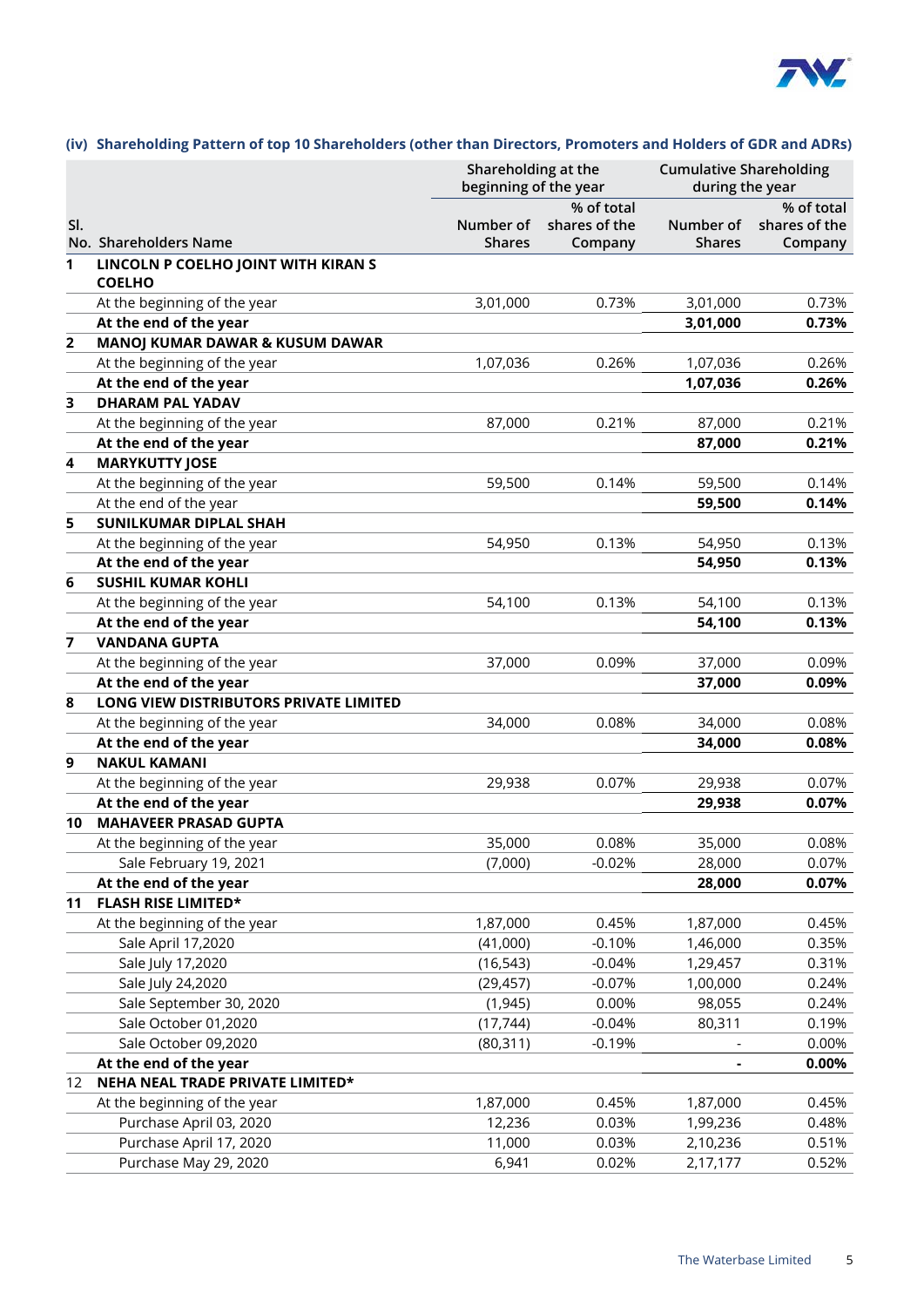

|     |                                       | Shareholding at the<br>beginning of the year |                                        | <b>Cumulative Shareholding</b><br>during the year |                                        |  |
|-----|---------------------------------------|----------------------------------------------|----------------------------------------|---------------------------------------------------|----------------------------------------|--|
| SI. | No. Shareholders Name                 | Number of<br><b>Shares</b>                   | % of total<br>shares of the<br>Company | Number of<br><b>Shares</b>                        | % of total<br>shares of the<br>Company |  |
|     | Sale June 05, 2020                    | (13, 941)                                    | $-0.03%$                               | 2,03,236                                          | 0.49%                                  |  |
|     | Sale June 26, 2020                    | (1,000)                                      | 0.00%                                  | 2,02,236                                          | 0.49%                                  |  |
|     | Purchase June 30, 2020                | 1,000                                        | 0.00%                                  | 2,03,236                                          | 0.49%                                  |  |
|     | Sale September 18, 2020               | (2,03,236)                                   | $-0.49%$                               |                                                   | 0.00%                                  |  |
|     | At the end of the year                |                                              |                                        |                                                   | 0.00%                                  |  |
| 13  | <b>SUBHASH CHAND MANTRI HUF*</b>      |                                              |                                        |                                                   |                                        |  |
|     | At the beginning of the year          | 1,59,023                                     | 0.38%                                  | 1,59,023                                          | 0.38%                                  |  |
|     | Sale May 15, 2020                     | (1, 34, 023)                                 | $-0.32%$                               | 25,000                                            | 0.06%                                  |  |
|     | Sale May 22, 2020                     | (25,000)                                     | $-0.06%$                               |                                                   | 0.00%                                  |  |
|     | At the end of the year                |                                              |                                        |                                                   | 0.00%                                  |  |
| 14  | FE SECUTRITIES PVT LTD *              |                                              |                                        |                                                   |                                        |  |
|     | At the beginning of the year          | 1,55,000                                     | 0.37%                                  | 1,55,000                                          | 0.37%                                  |  |
|     | Sale April 10, 2020                   | (1, 10, 000)                                 | $-0.27%$                               | 45,000                                            | 0.11%                                  |  |
|     | Purchase April 10,2020                | 1,25,845                                     | 0.30%                                  | 1,70,845                                          | 0.41%                                  |  |
|     | Sale April 17, 2020                   | (45,000)                                     | $-0.11%$                               | 1,25,845                                          | 0.30%                                  |  |
|     | Sale 17 April, 2020                   | (1, 17, 845)                                 | $-0.28%$                               | 8,000                                             | 0.02%                                  |  |
|     | Sale April 24, 2020                   | (8,000)                                      | $-0.02%$                               |                                                   | 0.00%                                  |  |
|     | Purchase May 15,2020                  | 10,000                                       | 0.02%                                  | 10,000                                            | 0.02%                                  |  |
|     | Sale May 22,2020                      | (10,000)                                     | $-0.02%$                               |                                                   | 0.00%                                  |  |
|     | Purchase November 20,2020             | 25                                           | 0.00%                                  | 25                                                | 0.00%                                  |  |
|     | Sale November 27,2020                 | (25)                                         | 0.00%                                  |                                                   | 0.00%                                  |  |
|     | Purchase March 31,2021                | 500                                          | 0.00%                                  | 500                                               | 0.00%                                  |  |
|     | At the end of the year                |                                              |                                        | 500                                               | 0.00%                                  |  |
| 15  | MEHAK FINPRO INDIA PRIVATE LTD*       |                                              |                                        |                                                   |                                        |  |
|     | At the beginning of the year          | 1,47,812                                     | 0.36%                                  | 1,47,812                                          | 0.36%                                  |  |
|     | Sale April 10, 2020                   | (1, 36, 369)                                 | $-0.33%$                               | 11,443                                            | 0.03%                                  |  |
|     | Sale April 17, 2020                   | (11, 443)                                    | $-0.03%$                               |                                                   | 0.00%                                  |  |
|     | At the end of the year                |                                              |                                        |                                                   | 0.00%                                  |  |
| 16  | RAJPAD TRADERS PRIVATE LIMITED*       |                                              |                                        |                                                   |                                        |  |
|     | At the beginning of the year          | 80,500                                       | 0.19%                                  | 80,500                                            | 0.19%                                  |  |
|     | Sale 18-Sep-2020                      | (80, 500)                                    | $-0.19%$                               |                                                   | 0.00%                                  |  |
|     | At the end of the year                |                                              | 0.00%                                  |                                                   | $0.00\%$                               |  |
| 17  | NEAD TRADING AND INVESTMENTS LIMITED* |                                              |                                        |                                                   |                                        |  |
|     | At the beginning of the year          | 77,228                                       | 0.19%                                  | 77,228                                            | 0.19%                                  |  |
|     | Sale May 01,2020                      | (7,500)                                      | $-0.02%$                               | 69,728                                            | 0.17%                                  |  |
|     | Sale May 08, 2020                     | (4,500)                                      | $-0.01%$                               | 65,228                                            | 0.16%                                  |  |
|     | Sale May 15, 2020                     | (20, 500)                                    | $-0.05%$                               | 44,728                                            | 0.11%                                  |  |
|     | Sale May 22, 2020                     | (5,000)                                      | $-0.01%$                               | 39,728                                            | 0.10%                                  |  |
|     | Sale June 05,2020                     | (10,000)                                     | $-0.02%$                               | 29,728                                            | 0.07%                                  |  |
|     | Sale June 15, 2020                    | (5,000)                                      | $-0.01%$                               | 24,728                                            | 0.06%                                  |  |
|     | Sale June 19, 2020                    | (5,000)                                      | $-0.01%$                               | 19,728                                            | 0.05%                                  |  |
|     | Sale June 26, 2020                    | (10,000)                                     | $-0.02%$                               | 9,728                                             | 0.02%                                  |  |
|     | Sale July 03, 2020                    | (728)                                        | 0.00%                                  | 9,000                                             | 0.02%                                  |  |
|     | Sale July 17, 2020                    | (9,000)                                      | $-0.02%$                               |                                                   | 0.00%                                  |  |
|     | At the end of the year                |                                              | 0.00%                                  |                                                   | 0.00%                                  |  |

*Note: Ceased to be in the list of Top 10 shareholders as on 31.03.2021. Details are shown above, since the shareholder was in the list of Top 10 shareholders as on 01.04.2020.*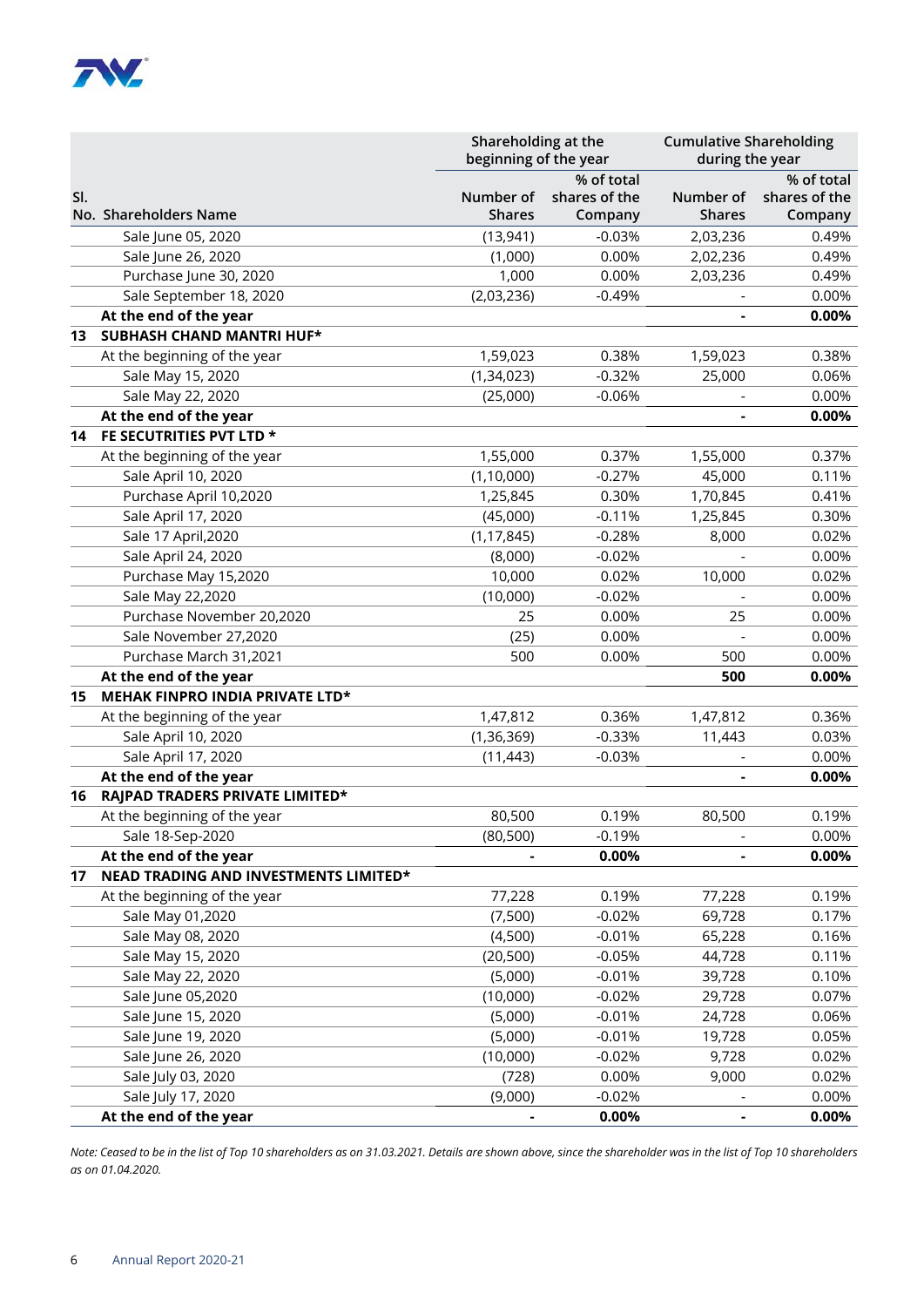

#### **V. Shareholding of Directors and KMP**

|                |                              | Shareholding at the<br>beginning of the year |                                        | <b>Cumulative Shareholding</b><br>during the year |                                        |
|----------------|------------------------------|----------------------------------------------|----------------------------------------|---------------------------------------------------|----------------------------------------|
| SI.            | No. Name of Director / KMP   | Number of<br><b>Shares</b>                   | % of total<br>shares of the<br>Company | Number of<br><b>Shares</b>                        | % of total<br>shares of the<br>Company |
| 1              | Ramakanth V Akula            |                                              |                                        |                                                   |                                        |
|                | At the beginning of the year | 5                                            | 0.00                                   | 5                                                 | 0.00                                   |
|                | At the end of the year       |                                              |                                        | 5                                                 | 0.00                                   |
| $\overline{2}$ | R. Sureshkumar               |                                              |                                        |                                                   |                                        |
|                | At the beginning of the year |                                              | 0.00                                   |                                                   |                                        |
|                | At the end of the year       |                                              | 0.00                                   |                                                   | 0.00                                   |
| 3              | <b>R</b> Achuthan            |                                              |                                        |                                                   |                                        |
|                | At the beginning of the year |                                              | 0.00                                   |                                                   |                                        |
|                | At the end of the year       |                                              | 0.00                                   |                                                   | 0.00                                   |
|                | <b>TOTAL</b>                 | 7                                            | 0.00                                   | 7                                                 | 0.00                                   |

*Note: Mr. Vikramaditya Mohan Thapar and Mr. Varun Aditya Thapar, Non Executive Directors, are holding shares in the Company. Their shareholding has been reported in the Promoter Shareholdings (P. No. IV (ii) & (iii)) above*

#### **VI. Indebtedness (**` **In lakhs)**

Indebtedness of the Company including interest outstanding/accrued but not due for payment

|                                                   |                      |           |                 | (₹ Lakh)     |
|---------------------------------------------------|----------------------|-----------|-----------------|--------------|
|                                                   | <b>Secured Loans</b> | Unsecured |                 | <b>Total</b> |
|                                                   | excluding deposits   | Loans     | <b>Deposits</b> | Indebtedness |
| Indebtness at the beginning of the financial year |                      |           |                 |              |
| <b>Principal Amount</b><br>i)                     | 1.242.23             |           |                 | 1,242.23     |
| ii) Interest due but not paid                     |                      |           |                 |              |
| iii) Interest accrued but not due                 | 6.88                 |           |                 | 6.88         |
| Total (i+ii+iii)                                  | 1,249.11             |           |                 | 1,249.11     |
| Change in Indebtedness during the financial year  |                      |           |                 |              |
| Additions                                         |                      |           |                 |              |
| Reduction                                         | 1,249.11             |           |                 | 1,249.11     |
| Net Change                                        | (1,249.11)           |           |                 | 1,249.11     |
| Indebtedness at the end of the financial year     |                      |           |                 |              |
| i) Principal Amount                               |                      |           |                 |              |
| Interest due but not paid<br>ii)                  |                      |           |                 |              |
| iii) Interest accrued but not due                 |                      |           |                 |              |
| Total (i+ii+iii)                                  |                      |           |                 |              |

#### **VII. Remuneration of Directors and Key Managerial Personnel**

#### **A. Remuneration to Managing Director, Whole time Director and/or Manager: (Amount in** `**)**

 The Company does not have a Managing Director/ Whole-time Directors or Manager. Hence this section is not applicable.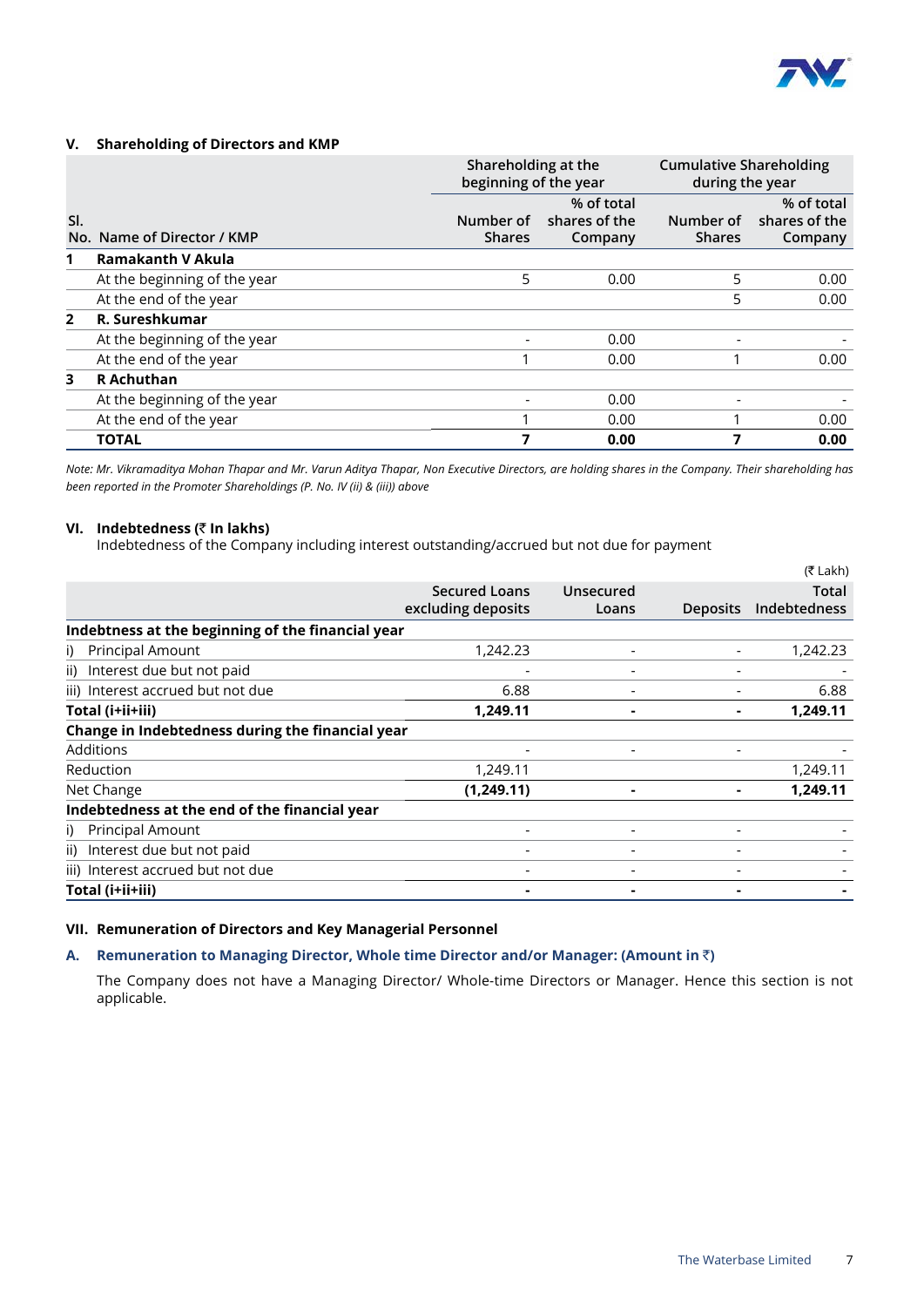

#### **B. Remuneration to other Directors:**

| SI. |                                                     |                                 |                                  |                |                           |                 |  |
|-----|-----------------------------------------------------|---------------------------------|----------------------------------|----------------|---------------------------|-----------------|--|
|     | No. Particulars of Remuneration                     | Name of the Directors           |                                  |                |                           |                 |  |
| 1   | <b>Independent Directors</b>                        | Anil Kumar<br><b>Bhandari</b>   | Ranjit<br>Mehta                  | Rahul<br>Kapur | Shashikala<br>Venkatraman | Total<br>Amount |  |
|     | (a) Fee for attending Board /<br>Committee meetings | 2.00                            | 1.50                             | 1.60           | 1.35                      | 6.45            |  |
|     | (b) Commission (For FY 20-21)                       | 2.87                            | 2.87                             | 2.87           | 2.87                      | 11.48           |  |
|     | (c) Others, please specify                          |                                 |                                  |                |                           |                 |  |
|     | Total (1)                                           | 4.87                            | 4.37                             | 4.47           | 4.22                      | 17.93           |  |
| 2   | <b>Other Non Executive Directors</b>                | Vikramaditya<br>Mohan<br>Thapar | Varun<br>Aditya<br><b>Thapar</b> |                |                           |                 |  |
|     | (a) Fee for attending Board /<br>Committee meetings | 1.20                            | 1.55                             |                |                           | 2.75            |  |
|     | (b) Commission (For FY 20-21)                       | 2.87                            | 2.87                             |                |                           | 5.74            |  |
|     | (c) Others, please specify.                         |                                 |                                  |                |                           |                 |  |
|     | Total (2)                                           |                                 |                                  |                |                           | 8.49            |  |
|     | Total $(B)=(1+2)$                                   |                                 |                                  |                |                           | 26.42           |  |
|     | <b>Total Managerial Remuneration</b><br>(A+B)       |                                 |                                  |                |                           | 26.42           |  |

# **C. Remuneration to Key Managerial Personnel other than MD/Manager/WTD**

|     |                                                                                         |                                   |                                |                                | (₹ Lakh) |
|-----|-----------------------------------------------------------------------------------------|-----------------------------------|--------------------------------|--------------------------------|----------|
|     |                                                                                         |                                   |                                |                                |          |
| SI. | No. Particulars of Remuneration                                                         | Mr.<br>Ramakanth V<br>Akula (CEO) | Mr. R.<br>Sureshkumar<br>(CFO) | Mr.<br>R. Achuthan<br>$(CS)^*$ | Total    |
|     | <b>Gross Salary</b>                                                                     |                                   |                                |                                |          |
|     | (a) Salary as per provisions contained in<br>section 17(1) of the Income Tax Act, 1961. | 199.42                            | 72.22                          | 18.41                          | 290.05   |
|     | (b) Value of perquisites u/s 17(2) of the<br>Income Tax Act, 1961                       | 0.32                              | 0.32                           |                                | 0.64     |
|     | (c) Profits in lieu of salary under section 17(3)<br>of the Income Tax Act, 1961        |                                   |                                |                                |          |
| 2   | <b>Stock Option</b>                                                                     | $\overline{\phantom{0}}$          |                                |                                |          |
| 3   | Sweat Equity                                                                            |                                   |                                | $\overline{\phantom{0}}$       |          |
| 4   | Commission as % of profit                                                               |                                   |                                |                                |          |
| 5   | Others, specify                                                                         |                                   |                                |                                |          |
|     | Total                                                                                   | 199.74                            | 72.54                          | 18.41                          | 290.69   |

*\* Mr R. Achuthan resigned from the services of the company w.e.f. February 24, 2021*

(₹ Lakh)